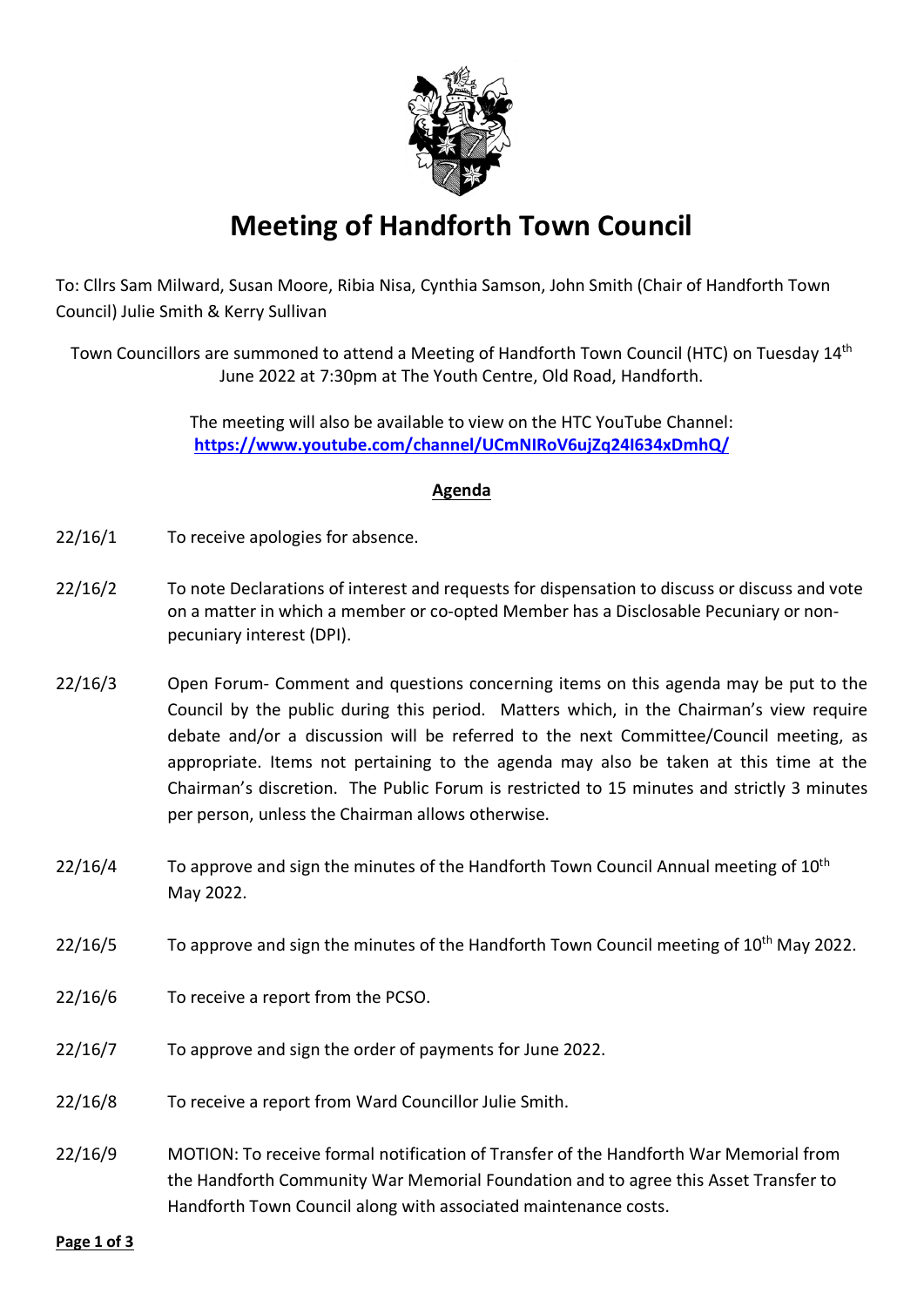- 22/16/10 MOTION: To create a Friends of Handforth Parks Group to monitor and review all aspects of all Handforth's Parks whose activities will include but not be limited to fundraising for all of Handforth's Parks. (Cllr John Smith).
- 22/16/11 MOTION: To receive a grant application from St Marys Methodist Church Handforth towards partial costs of replacing the main hall windows with double glazing. Grant requested £2,000.00.
- 22/16/12 MOTION: To receive a grant application from Handforth Library towards the costs of the Summer Reading Challenge 2022. Grant Requested £350.00.
- 22/16/13 MOTION: To support the Time Out group with their organisation of a "Summer Fun Day" in the Paddock in August 2022 with financial assistance up to a maximum of £200.00. (Cllr Julie Smith).
- 22/16/14 MOTION: To receive recommendation from the HTC Environment committee for the purchase of air quality monitoring equipment up to a maximum value of £600.00. (Cllr Moore).
- 22/16/15 MOTION: to agree the installation of 2 x additional CCTV cameras in Handforth as part of HTC's commitment to the detection and prevention of crime up to the value of £1,148.00 plus VAT. (Cllr John Smith).
- 22/16/16 MOTION: To consider the purchase of 2 x map display boards and the production of a professional map of Handforth with places of interest clearly marked up to the value of £1,100.00 plus VAT. (Cllr Samson).
- 22/16/17 To receive a report from Cllr John Smith following the CEC vote held on  $27<sup>th</sup>$  April regarding the Community Governance review.
- 22/16/18 MOTION: To set up a working group to consider changes to the website to reflect the responses from members of public. This to be a long-term project with a view to having the changes set up ready for the renewal of the contract next year.
- 22/16/19 To receive notices and correspondence.
- 22/16/20 To agree the date of the next HTC meeting to be held on  $12<sup>th</sup>$  July 2022.

Close of meeting.

Cllr John Smith Chairman of Handforth Town Council 07th June 2022

**Page 2 of 3**